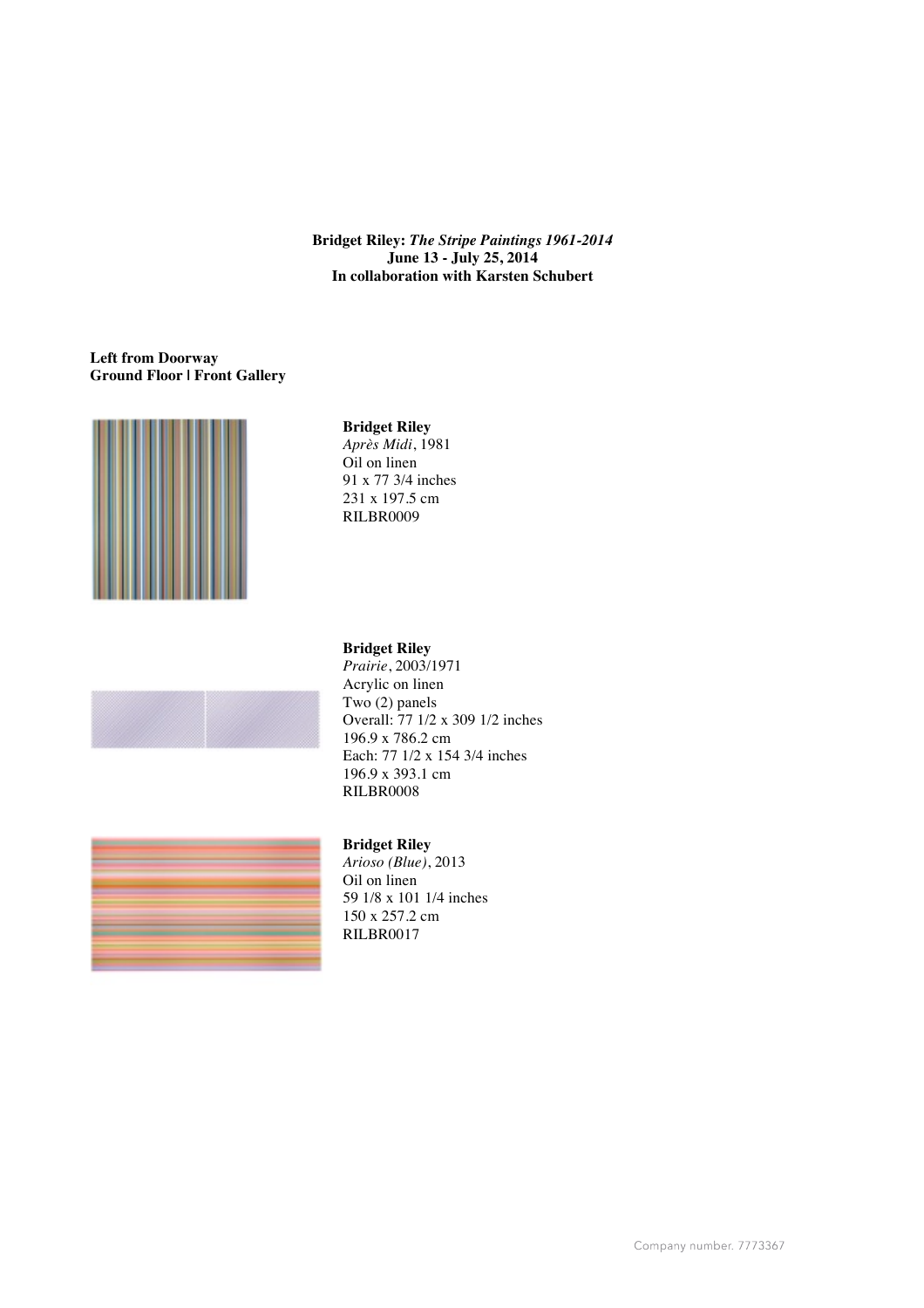

# **Bridget Riley**

*Vapour*, 1970 Acrylic on linen 37 3/4 x 35 3/8 inches 96 x 90 cm RILBR0004

# **Left from Doorway Ground Floor | Back Gallery**



#### **Bridget Riley**

*Tocatta (Green)*, 2014-2013 Oil on linen 59 1/8 x 101 5/8 inches 150 x 258.2 cm RILBR0016

#### **Bridget Riley**

*Horizontal Vibration*, 1961 Emulsion on board 17 1/2 x 55 1/2 inches 44.5 x 141 cm Private Collection, London RILBR0003



#### **Bridget Riley**

*Serenissima*, 1982 Oil on linen 85 3/8 x 74 5/8 inches 216.8 x 189.5 cm RILBR0010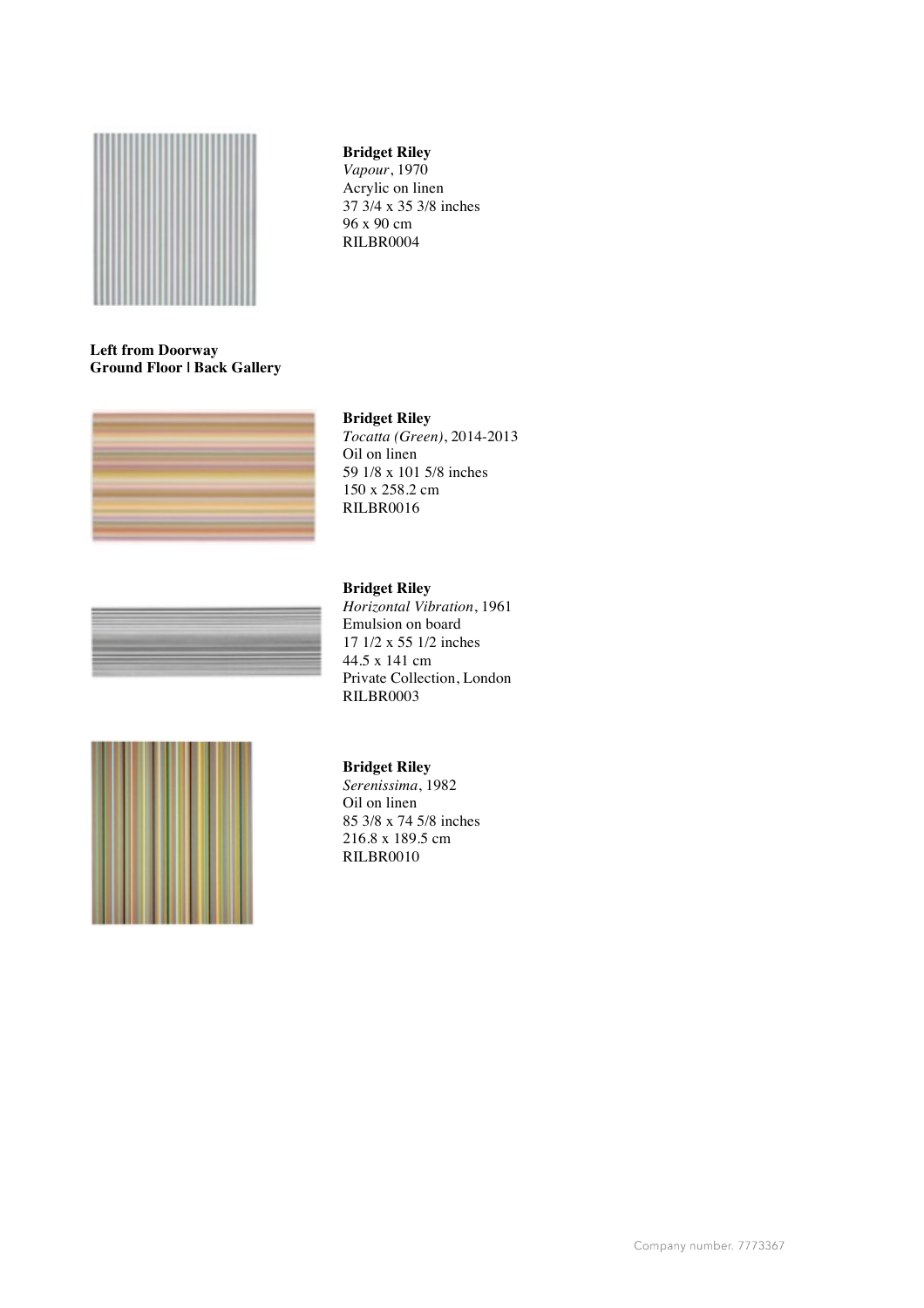# **Left from Doorway 1st Floor | Front Gallery**



# **Bridget Riley**

*Lilac Painting 5*, 2008/1983 Oil on linen 67 1/2 x 55 1/4 inches 171.5 x 140.3 cm RILBR0020

### **Bridget Riley**  *Red Modulation (Yellow and Orange)*, 2014-





### **Bridget Riley**  *Elysium*, 2003/1973 Acrylic on linen 102 3/4 x 92 7/8 inches 261 x 236 cm

RILBR0011

154.8 x 266.2 cm RILBR0015

**Left from Doorway 1st Floor | Back Gallery** 



**Bridget Riley**  *About Yellow*, 2014-2013 Oil on linen 64 1/8 x 109 7/8 inches 163 x 279 cm RILBR0013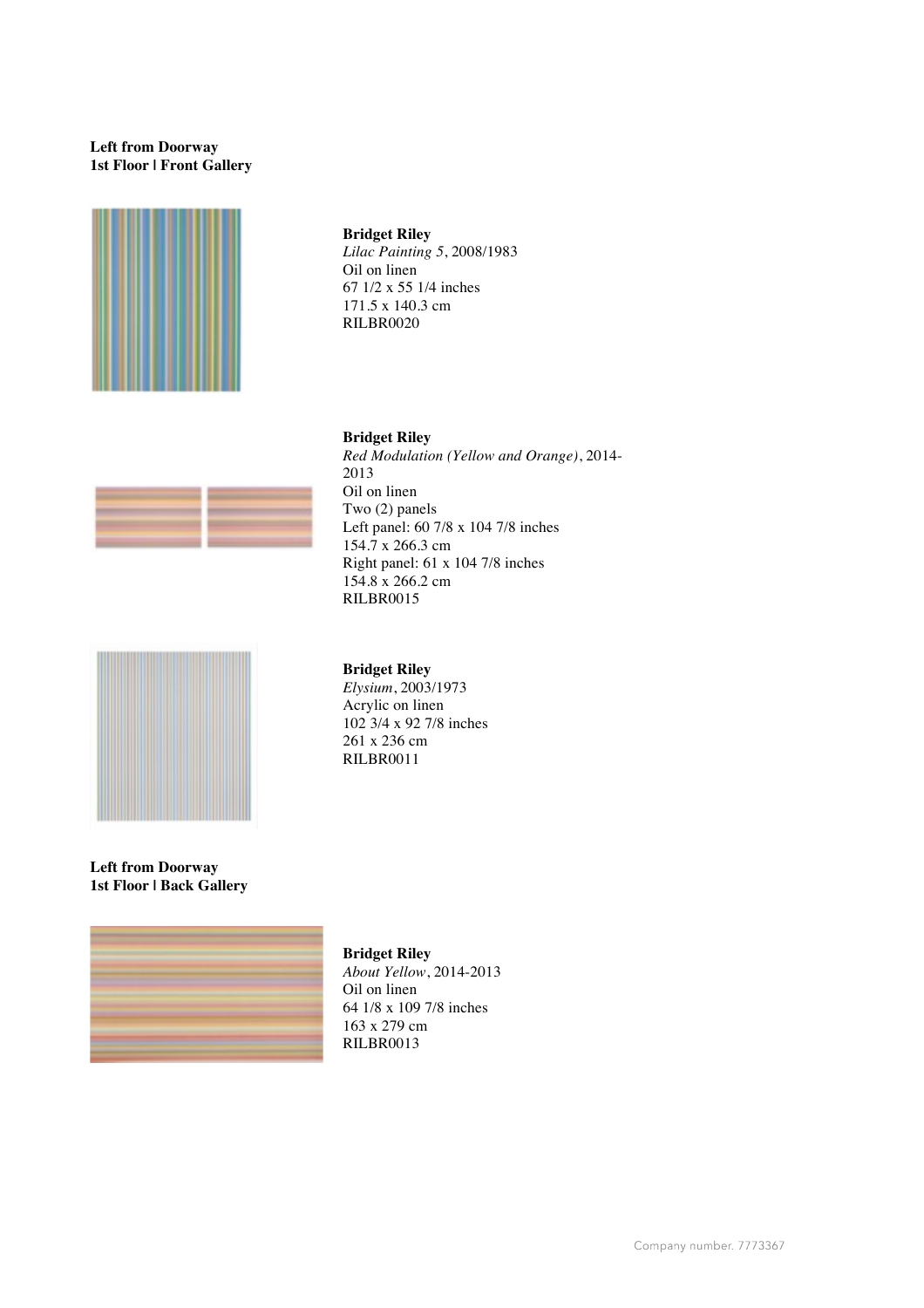

# **Bridget Riley**

*Rise 1*, 1968 Acrylic on linen 74 1/8 x 148 1/2 inches 188.3 x 377.2 cm Lent by Museums Sheffield RILBR0007

# **Left from Doorway 2nd Floor | Upper Room**





# **Bridget Riley**

*Brioso (Orange)*, 2013 Oil on linen 65 x 123 5/8 inches 165 x 314 cm RILBR0014

# **Bridget Riley**

*Late Morning (Horizontal)*, 1969 Acrylic on linen 82 5/8 x 177 1/8 inches 210 x 450 cm RILBR0005



# **Bridget Riley**

*Late Morning 1*, 1967 Acrylic on linen 89 1/2 x 89 1/2 inches 227.3 x 227.3 cm RILBR0006